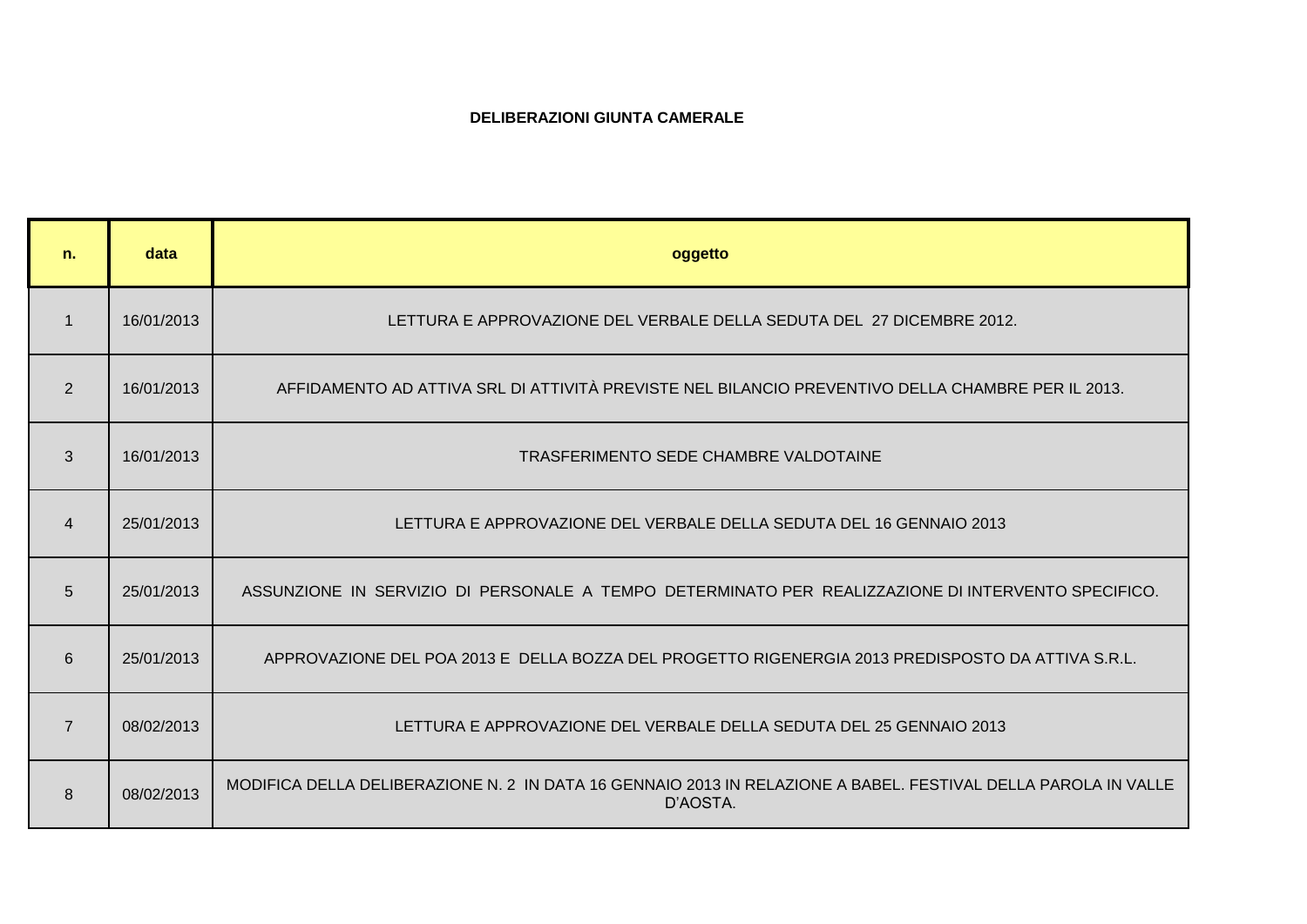| 9  | 08/02/2013 | PIANO DELLA PERFORMANCE 2013                                                                                                                                                                                                                                                                                                                           |
|----|------------|--------------------------------------------------------------------------------------------------------------------------------------------------------------------------------------------------------------------------------------------------------------------------------------------------------------------------------------------------------|
| 10 | 08/02/2013 | ASSUNZIONE IN SERVIZIO DI PERSONALE A TEMPO DETERMINATO PER SOSTITUZIONE DI PERSONALE ASSENTE CON DIRITTO<br>ALLA CONSERVAZIONE DEL POSTO                                                                                                                                                                                                              |
| 11 | 08/02/2013 | ESAME DEL DOCUMENTO DI SENSIBILIZZAZIONE SU PROBLEMATICHE ED INTERVENTI LEGATI AL COMPARTO<br><b>IMPRENDITORIALE</b>                                                                                                                                                                                                                                   |
| 12 | 25/02/2013 | LETTURA E APPROVAZIONE DEL VERBALE DELLA SEDUTA DEL 8 FEBBRAIO 2013                                                                                                                                                                                                                                                                                    |
| 13 | 25/02/2013 | APPROVAZIONE DELLA CONCESSIONE IN USO A TITOLO GRATUITO DEL MARCHIO RIGENERGIA ALLE IMPRESE DEL SETTORE<br>ENERGIE RINNOVABILI CHE ESPORRANNO ALL'INTERNO DELLA FIERA MAISON & LOISIR E CHE ADERIRANNO AD INIZIATIVE<br>ISTITUZIONALI DI CHAMBRE E REGIONE AUTONOMA VALLE D'AOSTA                                                                      |
| 14 | 25/02/2013 | APPROVAZIONE DI MODIFICAZIONE DELLA DELIBERAZIONE N. 136 DEL 5 LUGLIO 2012 RELATIVA ALLE MODALITA' DI<br>ESECUZIONE DELLA VERIFICAZIONE PERIODICA DEGLI STRUMENTI METRICI                                                                                                                                                                              |
| 15 | 25/02/2013 | APPROVAZIONE DELLA BOZZA DI CONVENZIONE TRA LA CHAMBRE E IL LABORATORIO CHIMICO CAMERA DI COMMERCIO<br>TORINO PER SERVIZIO SPORTELLO ETICHETTATURA E SICUREZZA ALIMENTARE, MONITORAGGIO ANALITICO ERBE OFFICINALI<br>E TRASFORMATI, SUPPORTO IMPRESE ADERENTI MARCHIO DI QUALITA' ENTE PARCO NAZIONALE GRAN PARADISO -<br><b>STANZIAMENTO DI SPESA</b> |
| 16 | 25/02/2013 | RECEPIMENTO DELL'ACCORDO INTEGRATIVO AZIENDALE IN MATERIA DI INDENNITA' E ORARIO DI LAVORO PER UFFICIO<br>STAMPA.                                                                                                                                                                                                                                      |
| 17 | 22/03/2013 | LETTURA E APPROVAZIONE DEL VERBALE DELLA SEDUTA DEL 25 FEBBRAIO 2013                                                                                                                                                                                                                                                                                   |
| 18 | 22/03/2013 | INTEGRAZIONE DEL POA 2013                                                                                                                                                                                                                                                                                                                              |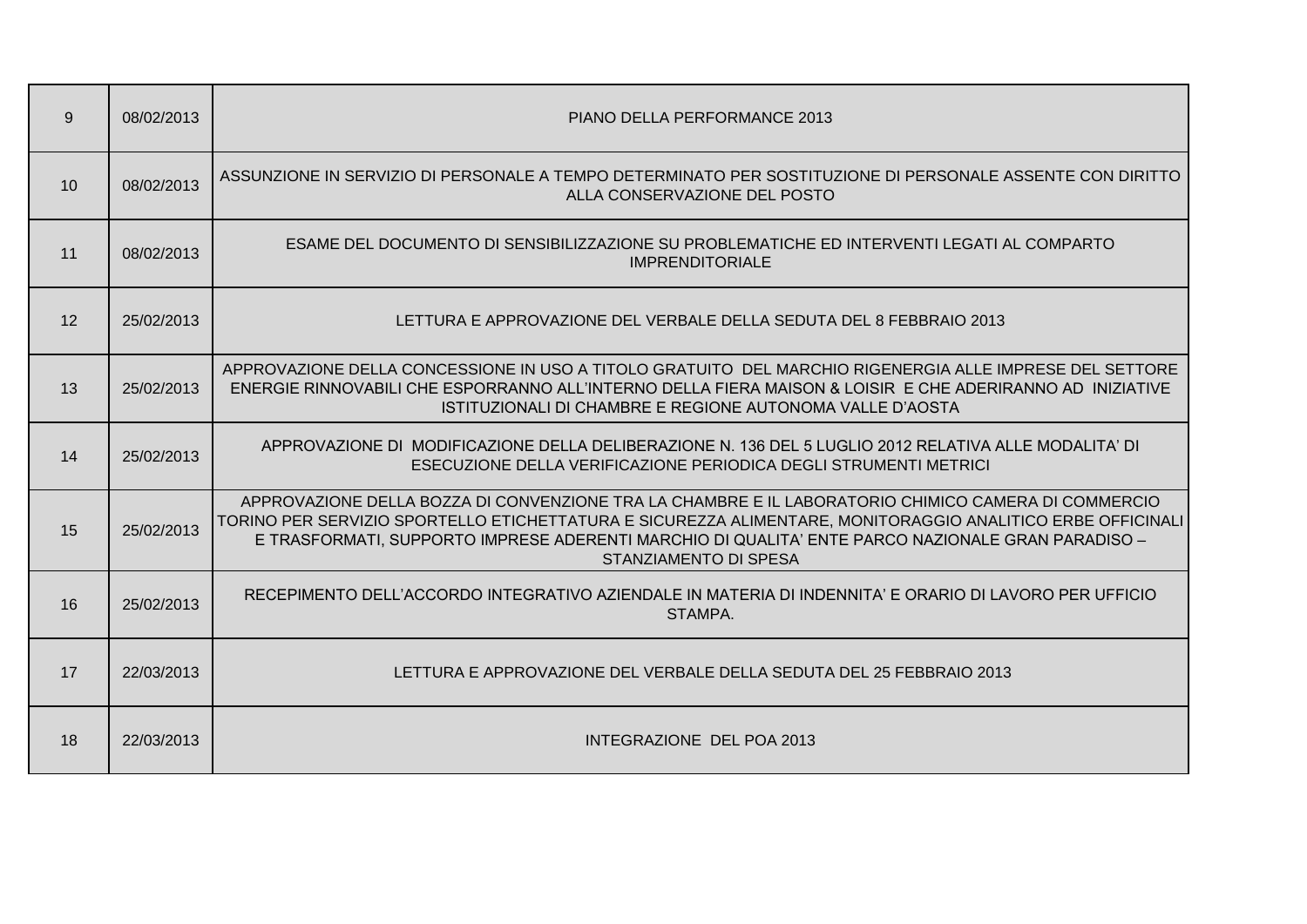| 19 | 22/03/2013 | POSIZIONI DI PARTICOLARE PROFESSIONALITA' PER L'ANNO 2013 ED ALTRI INTERVENTI IN MATERIA CONTRATTUALE -<br>DETERMINAZIONI IN MERITO                                                                                                                                                                                      |
|----|------------|--------------------------------------------------------------------------------------------------------------------------------------------------------------------------------------------------------------------------------------------------------------------------------------------------------------------------|
| 20 | 22/03/2013 | DETERMINAZIONI IN MERITO ALLA LOCAZIONE DI UN MAGAZZINO/ARCHIVIO                                                                                                                                                                                                                                                         |
| 21 | 05/04/2013 | LETTURA E APPROVAZIONE DEL VERBALE DELLA SEDUTA DEL 22 MARZO 2013.                                                                                                                                                                                                                                                       |
| 22 | 05/04/2013 | PATTO DI STABILITA' INTERNO TRA LA CHAMBRE E L'AMMINISTRAZIONE REGIONALE – APPROVAZIONE DELLA PROPOSTA PER<br><b>IL TRIENNIO 2013/2015</b>                                                                                                                                                                               |
| 23 | 05/04/2013 | APPROVAZIONE DEL PROGRAMMA TRIENNALE (2013-2015) PER LA TRASPARENZA E L'INTEGRITA' DELLA CHAMBRE                                                                                                                                                                                                                         |
| 24 | 05/04/2013 | APPROVAZIONE DEL PIANO TRIENNALE DI PREVENZIONE DELLA<br>CORRUZIONE E NOMINA DEL RESPONSABILE                                                                                                                                                                                                                            |
| 25 | 05/04/2013 | REVOCA DELL'AFFIDO AD ATTIVA DELLA MANIFESTAZIONE LO COURTI', APPROVATA AD INTEGRAZIONE DEL POA 2013.                                                                                                                                                                                                                    |
| 26 | 12/04/2013 | LETTURA E APPROVAZIONE DEL VERBALE DELLA SEDUTA DEL 5 APRILE 2013.                                                                                                                                                                                                                                                       |
| 27 | 12/04/2013 | APPROVAZIONE DELL' ORGANIZZAZIONE DI UN SEMINARIO CHE AVRA' LUOGO AD AOSTA IL 29 MAGGIO P.V. PER LA<br>PRESENTAZIONE DELLE PROBLEMATICHE LEGATE ALL'ETICHETTATURA DEI PRODOTTI ALIMENTARI E LA DIVULGAZIONE DEI<br>SERVIZI IN CONVENZIONE CON IL LABORATORIO CHIMICO CAMERA DI COMMERCIO TORINO - STANZIAMENTO DI SPESA. |
| 28 | 12/04/2013 | APPROVAZIONE DEL PIANO TRIENNALE DI AZIONI POSITIVE 2013/2015 IN MATERIA DI PARI OPPORTUNITA', AI SENSI DELLART.<br>48 DEL DECRETO LEGISLATIVO 11 APRILE 2006, N. 198 E DELL'ART. 66 DELLA LR 22 DEL 23 LUGLIO 2010 E S.M.I.                                                                                             |
| 29 | 12/04/2013 | PARERE SU CONVENZIONE CON REGIONE AUTONOMA VALE D'AOSTA PER ESERCIZIO IN FORMA ASSOCIATA DELL'UFFICIO<br><b>PROVVEDIMENTI DISCIPLINARI</b>                                                                                                                                                                               |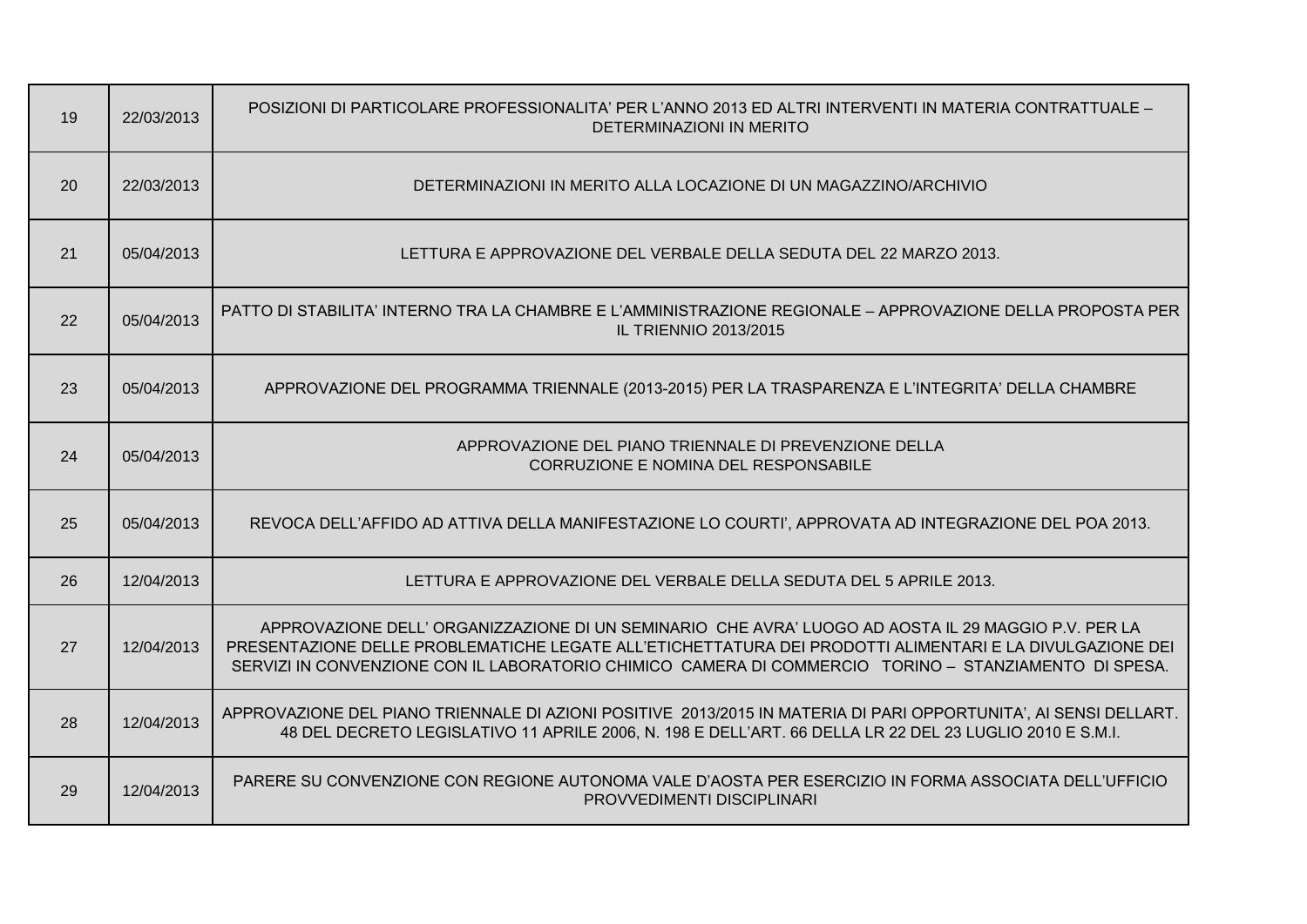| 30 | 12/04/2013 | APPROVAZIONE DELLA PROPOSTA DEL BILANCIO D'ESERCIZIO 2012 DELLA CHAMBRE                                                                                                                                                                                                                                                                                                                                                                                                                                |
|----|------------|--------------------------------------------------------------------------------------------------------------------------------------------------------------------------------------------------------------------------------------------------------------------------------------------------------------------------------------------------------------------------------------------------------------------------------------------------------------------------------------------------------|
| 31 | 12/04/2013 | ESERCIZIO DELL'INCARICO DI SEGRETARIO GENERALE E DI DIRIGENTE – DETERMINAZIONI IN MERITO                                                                                                                                                                                                                                                                                                                                                                                                               |
| 32 | 12/04/2013 | DESTINAZIONE BENI MOBILI DISMESSI - DETERMINAZIONI IN MERITO                                                                                                                                                                                                                                                                                                                                                                                                                                           |
| 33 | 22/04/2013 | LETTURA E APPROVAZIONE DEL VERBALE DELLA SEDUTA DEL 12 APRILE 2013.                                                                                                                                                                                                                                                                                                                                                                                                                                    |
| 34 | 22/04/2013 | APPROVAZIONE DEL PAGAMENTO DI SANZIONE, INTERESSI E SPESE DI NOTIFICA A FAVORE DELL'AGENZIA DELLE ENTRATE,<br>PER IL TARDIVO VERSAMENTO DELLA TASSA SULLE CONCESSIONI GOVERNATIVE.                                                                                                                                                                                                                                                                                                                     |
| 35 | 22/04/2013 | MODIFICAZIONI AL REGOLAMENTO DI ADESIONE AL SITO MADEINVDA                                                                                                                                                                                                                                                                                                                                                                                                                                             |
| 36 | 22/04/2013 | APPROVAZIONE DI UN PROTOCOLLO DI INTESA TRA LA CHAMBRE E IL COMANDO REGIONALE DELLA GUARDIA DI FINANZA<br>PER UNA COLLABORAZIONE OPERATIVA IN MATERIA DI SICUREZZA PRODOTTI E METROLOGIA LEGALE                                                                                                                                                                                                                                                                                                        |
| 37 | 22/04/2013 | CONCESSIONE PATROCINIO GRATUITO MEDIANTE UTILIZZO DELL'EMBLEMA CAMERALE PER IL CONVEGNO "PRODOTTI DA<br>FORNO - LA TRADIZIONE CHE SU RINNOVA -" L'ESPERIENZA DEL PIEMONTE E DELLA VALLE D'AOSTA" ORGANIZZATO DAL<br>LABORATORIO CHIMICO CAMERA DI COMMERCIO TORINO.                                                                                                                                                                                                                                    |
| 38 | 22/04/2013 | APPROVAZIONE BOZZA DI CONVENZIONE CON UNIONCAMERE PER L'ATTUAZIONE DEL PROTOCOLLO DI INTESA TRA<br>L'UNIONCAMERE E IL MINISTERO DELLO SVILUPPO ECONOMICO PER LA REALIZZAZIONE DI INIZIATIVE IN MATERIA DI<br>CONTROLLO, VIGILANZA DEL MERCATO E TUTELA DEL CONSUMATORE.                                                                                                                                                                                                                                |
| 39 | 22/04/2013 | APPROVAZIONE DI BOZZA DI CONVENZIONE TRA LA REGIONE VALLE D'AOSTA E LA CHAMBRE VALDOTAINE DES ENTREPRISES<br>ET DES ACTIVITES LIBERALES PER IL MONITORAGGIO DEI PROGETTI APPROVATI IN RISPOSTA AL "BANDO PER LA CREAZIONE<br>E LO SVILUPPO DI UNITÀ DI RICERCA – NELL'AMBITO DEI PROGRAMMI OPERATIVI "FESR COMPETITIVITÀ REGIONALE 2007/13 E<br>FSE OCCUPAZIONE 2007/13"AD INTEGRAZIONE DEL POA 2013 E INDIVIDUAZIONE DELLA PROPRIA SOCIETÀ IN HOUSE ATTIVA<br>S.R.L. QUALE ESECUTRICE DELLA MEDESIMA. |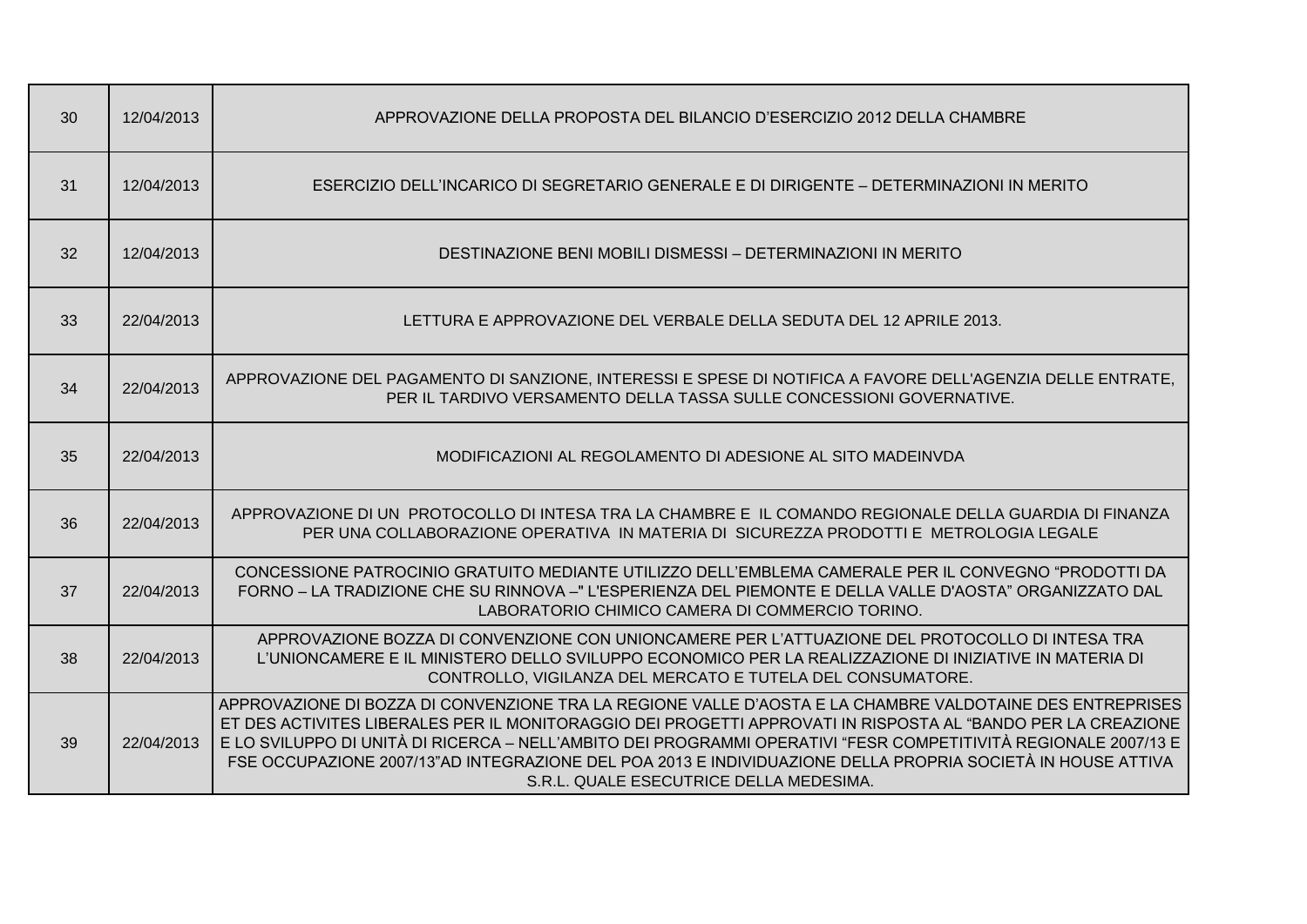| 40 | 22/04/2013 | APPROVAZIONE DEL BILANCIO 2012 DELLA SOCIETA' IN HOUSE ATTIVA SRL, DEL PIANO PLURIENNALE TRIENNALE<br>PROGRAMMATICO, DELLA RELAZIONE ANNUALE DELLE ATTIVITA' 2012 E DEL REPORT ANNUALE E CONFERIMENTO DI<br>MANDATO DI RAPPRESENTANZA IN SENO ALL'ASSEMBLEA DEI SOCI.                                                      |
|----|------------|----------------------------------------------------------------------------------------------------------------------------------------------------------------------------------------------------------------------------------------------------------------------------------------------------------------------------|
| 41 | 22/04/2013 | BUYVDA 2013 - ULTERIORE STANZIAMENTO DI FONDI                                                                                                                                                                                                                                                                              |
| 42 | 22/04/2013 | STANZIAMENTO DI FONDI PER EATALY 2012 - COMPETENZA 2013                                                                                                                                                                                                                                                                    |
| 43 | 10/05/2013 | LETTURA E APPROVAZIONE DEL VERBALE DELLA SEDUTA DEL 22 APRILE 2013.                                                                                                                                                                                                                                                        |
| 44 | 10/05/2013 | ATTO DI INDIRIZZO AI FINI DELLA CONTRATTAZIONE DECENTRATA DELL'ENTE                                                                                                                                                                                                                                                        |
| 45 | 10/05/2013 | APPROVAZIONE CONVENZIONE CON REGIONE AUTONOMA VALLE D'AOSTA PER ESERCIZIO IN FORMA ASSOCIATA<br>DELL'UFFICIO PROVVEDIMENTI DISCIPLINARI                                                                                                                                                                                    |
| 46 | 25/06/2013 | LETTURA E APPROVAZIONE DEL VERBALE DELLA SEDUTA DEL 10 MAGGIO 2013                                                                                                                                                                                                                                                         |
| 47 | 25/06/2013 | NOMINA DEL VICE PRESIDENTE DELLA CHAMBRE VALDÔTAINE                                                                                                                                                                                                                                                                        |
| 48 | 25/06/2013 | RATIFICA DELLA DETERMINAZIONE D'URGENZA DEL PRESIDENTE DELLA CHAMBRE N. 3 IN DATA 7 GIUGNO 2013 AVENTE AD<br>OGGETTO "APPROVAZIONE DEL DOCUMENTO PER LA VALUTAZIONE DELLA PERFORMANCE ORGANIZZATIVA ED INDIVIDUALE<br>DEI DIRIGENTI E DEL PERSONALE DELLA CHAMBRE".                                                        |
| 49 | 25/06/2013 | RATIFICA DELLA DETERMINAZIONE D'URGENZA DEL PRESIDENTE DELLA CHAMBRE N. 4 IN DATA 20 GIUGNO 2013 AVENTE AD<br>OGGETTO "ATTO DI INDIRIZZO AI FINI DELLA CONTRATTAZIONE AZIENDALE CONCERNENTE LA RIDUZIONE DEI TERMINI PER LA<br>SUCCESSIONE DEI CONTRATTI A TEMPO DETERMINATO DELL'ADDETTO ALL'UFFICIO STAMPA DELLA CHAMBRE |
| 50 | 25/06/2013 | RECEPIMENTO DELLA CONTRATTAZIONE AZIENDALE CONCERNENTE LA RIDUZIONE DEI TERMINI PER LA SUCCESSIONE DEI<br>CONTRATTI A TEMPO DETERMINATO DELL'ADDETTO ALL'UFFICIO STAMPA DELLA CHAMBRE                                                                                                                                      |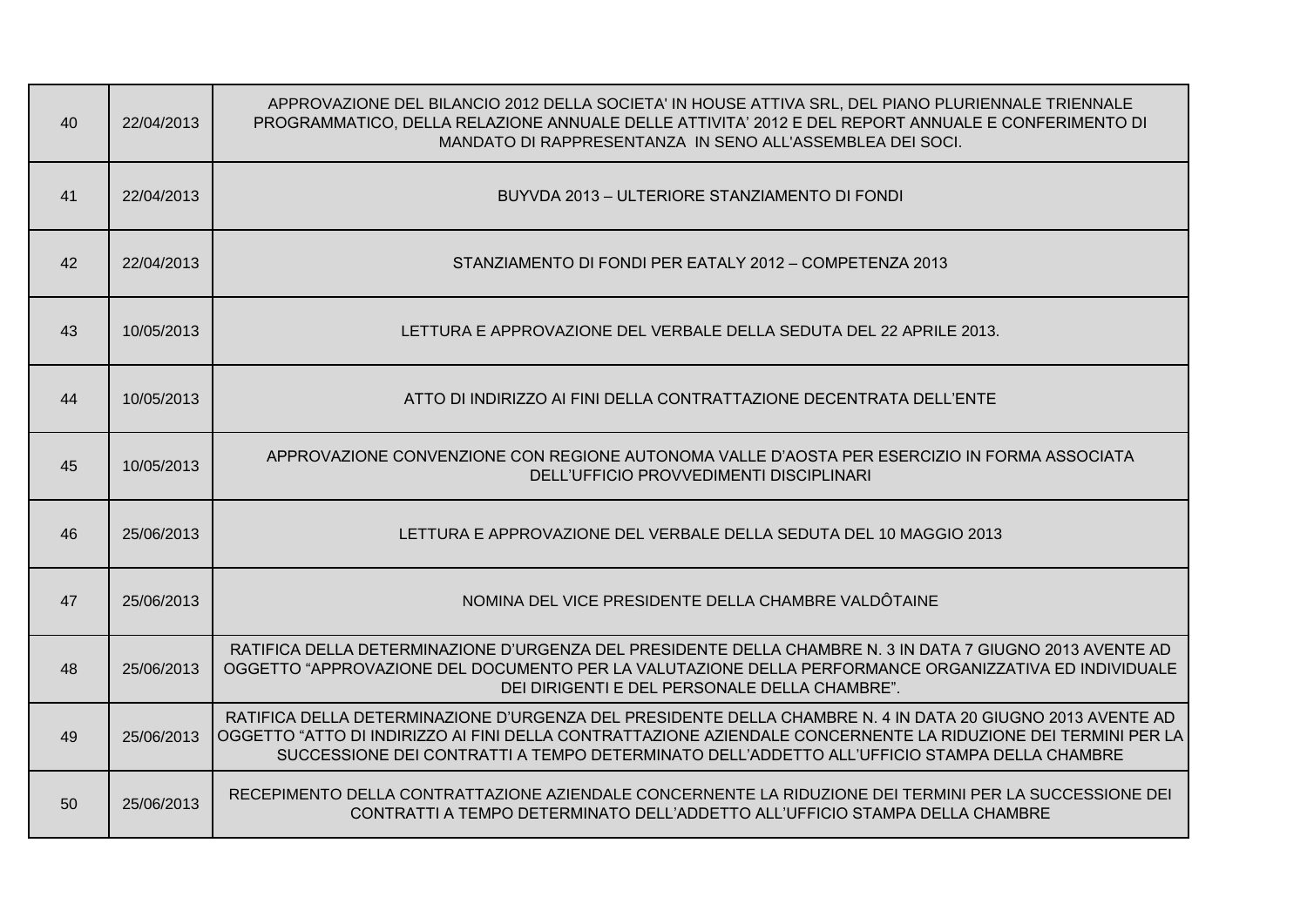| 51 | 25/06/2013 | COSTITUZIONE DI UN RAPPORTO DI LAVORO SUBORDINATO A TEMPO DETERMINATO PER L'ESPLETAMENTO DELLE FUNZIONI<br>DI UFFICIO STAMPA DELLA CHAMBRE VALDÔTAINE                                                                                                                                                                    |
|----|------------|--------------------------------------------------------------------------------------------------------------------------------------------------------------------------------------------------------------------------------------------------------------------------------------------------------------------------|
| 52 | 25/06/2013 | RECEPIMENTO DELLA CONTRATTAZIONE COLLETTIVA DECENTRATA PER LA DEFINIZIONE DEI CRITERI GENERALI PER LE<br>POLITICHE DELL'ORARIO DI LAVORO E DELL'INDENNITA' MANEGGIO VALORI                                                                                                                                               |
| 53 | 19/07/2013 | INDIVIDUAZIONE DEI CRITERI DI SCELTA PER LA DESIGNAZIONE DEL SEGRETARIO GENERALE DELLA CHAMBRE AI SENSI<br>DELL'ART. 20 L.R. 23 LUGLIO 2010, N. 22. NOMINA DELLA COMMISSIONE PER L'INDIVIDUAZIONE DELLE CANDIDATURE DA<br>SOTTOPORRE ALLA GIUNTA E APPROVAZIONE DELL'AVVISO PER LA DESIGNAZIONE DEL SEGRETARIO GENERALE. |
| 54 | 19/07/2013 | APPROVAZIONE DELLA CESSIONE ALL'EDITORE FRANCOANGELI S.R.L. DEI DIRITTI DI PUBBLICAZIONE DELLO STUDIO "LA<br>GREEN ECONOMY IN VALLE D'AOSTA" COMMISSIONATO DALLA CHAMBRE                                                                                                                                                 |
| 55 | 19/07/2013 | APPROVAZIONE DEL VERBALE DELLA SEDUTA DEL 25 Giugno 2013.                                                                                                                                                                                                                                                                |
| 56 | 19/07/2013 | RINNOVO DEL COLLEGIO SINDACALE DELLA SOCIETA' IN HOUSE ATTIVA SRL E CONFERIMENTO DI MANDATO DI<br>RAPPRESENTANZA IN SENO ALL'ASSEMBLEA DEI SOCI.                                                                                                                                                                         |
| 57 | 19/07/2013 | AGGIORNAMENTO DEL BILANCIO PREVENTIVO DELLA CHAMBRE PER L'ESERCIZIO 2013                                                                                                                                                                                                                                                 |
| 58 | 19/07/2013 | APPROVAZIONE DELLA RELAZIONE SULLA PERFORMANCE PER L'ANNO 2012 AI SENSI DELL'ART. 35 DELLA LEGGE REGIONALE<br>N. 22/2010.                                                                                                                                                                                                |
| 59 | 19/07/2013 | ADESIONE ALL'INIZIATIVA DEL SISTEMA CAMERALE "RILANCIO DEI SERVIZI DI GIUSTIZIA ALTERNATIVA: MEDIAZIONE E<br><b>ARBITRATO</b>                                                                                                                                                                                            |
| 60 | 19/07/2013 | APPROVAZIONE PROPOSTA CONGIUNTA DA PARTE DELLA CHAMBRE E DI CONFINDUSTRIA VALLE D'AOSTA DI UN PROGETTO<br>PER L'INTRODUZIONE NEI PROGRAMMI OPERATIVI 2014-2020 DEI FONDI COMUNITARI EUROPEI DI UNA MISURA ATTA A<br>FAVORIRE LA NASCITA DI RETI D'IMPRESA SUL TERRITORIO VALDOSTANO.                                     |
| 61 | 19/07/2013 | INTEGRAZIONE DELLA PROGRAMMAZIONE DEL FABBISOGNO DELLE RISORSE UMANE DELLA CHAMBRE PER L'ANNO 2013 E<br>ASSUNZIONE IN SERVIZIO DI PERSONALE A TEMPO DETERMINATO AI SENSI DELL'ART. 84 COMMA 2 DEL T.U.D.C DEL<br>13 DICEMBRE 2010 DA INSERIRE NELL'UFFICIO PERSONALE DELLA CHAMBRE.                                      |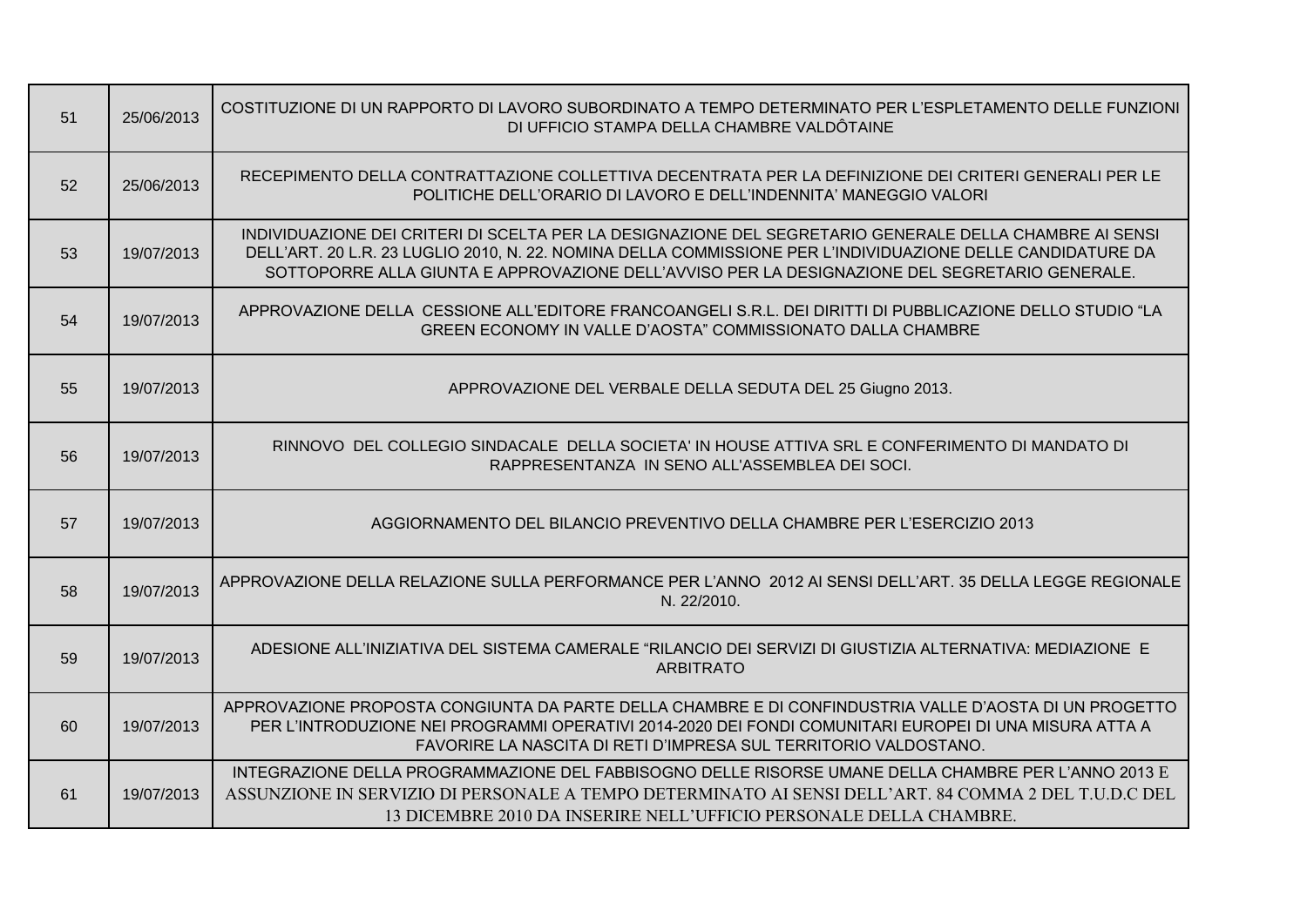| 62 | 02/08/2013 | LETTURA E APPROVAZIONE DEL VERBALE DELLA SEDUTA DEL 19 LUGLIO 2013                                                                                                    |
|----|------------|-----------------------------------------------------------------------------------------------------------------------------------------------------------------------|
| 63 | 02/08/2013 | PIANO TRIENNALE DI INVESTIMENTO RELATIVAMENTE ALL'ACQUISTO E ALLA VENDITA DI IMMOBILI - DETERMINAZIONI IN<br><b>MERITO</b>                                            |
| 64 | 06/08/2013 | COMMISSIONE PER L'INDIVIDUAZIONE DELLE CANDIDATURE A SEGRETARIO GENERALE DA SOTTOPORRE ALLA GIUNTA<br>CAMERALE- DETERMINAZIONI IN MERITO                              |
| 65 | 06/08/2013 | PARERE IN MERITO ALLA DESIGNAZIONE DI UN MEMBRO DEL COMITATO PER LA COOPERAZIONE ALLO SVILUPPO E LA<br>SOLIDARIETA INTERNAZIONALE                                     |
| 66 | 06/08/2013 | MODIFICAZIONE DEL REGOLAMENTO DELLA GIUNTA CAMERALE – APPROVAZIONE TESTO COORDINATO                                                                                   |
|    | 06/08/2013 | REGOLAMENTO DELLA GIUNTA CAMERALE - TESTO COORDINATO                                                                                                                  |
| 67 | 23/08/2014 | LETTURA E APPROVAZIONE DEI VERBALI DELLE SEDUTE DEL 2 AGOSTO 2013 E DEL 6 AGOSTO 2013                                                                                 |
| 68 | 23/08/2014 | ISTANZA DI RICUSAZIONE DELLA COMMISSIONE PER L'INDIVIDUAZIONE DELLE CANDIDATURE A SEGRETARIO GENERALE DA<br>SOTTOPORRE ALLA GIUNTA CAMERALE- DETERMINAZIONI IN MERITO |
| 69 | 30/08/2014 | LETTURA E APPROVAZIONE DEL VERBALE DELLA SEDUTA DEL 23 AGOSTO 2013                                                                                                    |
| 70 | 30/08/2014 | MARCHE' AU FORT - DETERMINAZIONI IN MERITO                                                                                                                            |
| 71 | 30/08/2014 | DESIGNAZIONE DEL SEGRETARIO GENERALE DELLA CHAMBRE AI SENSI DELL'ART. 10 L.R. DEL 20 MAGGIO 2002, N.7                                                                 |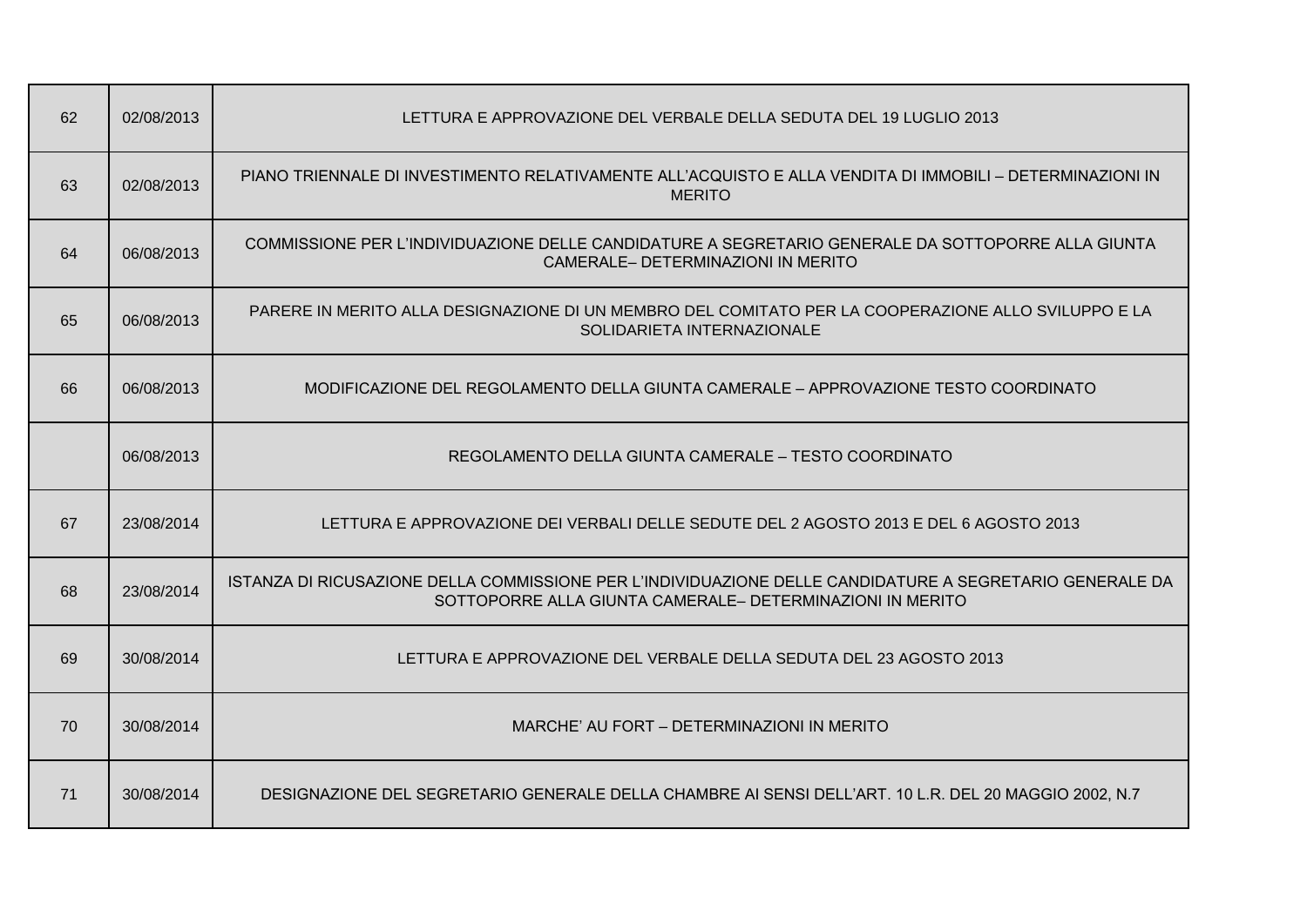| 72 | 16/09/2013 | LETTURA E APPROVAZIONE DEL VERBALE DELLA SEDUTA DEL 30 AGOSTO 2013                                                                                                                                                                                               |
|----|------------|------------------------------------------------------------------------------------------------------------------------------------------------------------------------------------------------------------------------------------------------------------------|
| 73 | 16/09/201  | NOMINA DELL'ORGANO AMMINISTRATIVO DI ATTIVA SRL A SEGUITO DELLE DIMISSIONI RASSEGNATE DAL CONSIGLIO DI<br><b>AMMINISTRAZIONE</b>                                                                                                                                 |
| 74 | 16/09/2013 | PATTO DI STABILITÀ INTERNO TRA LA CHAMBRE E L'AMMINISTRAZIONE REGIONALE - APPROVAZIONE                                                                                                                                                                           |
| 75 | 27/09/2013 | LETTURA E APPROVAZIONE DEL VERBALE DELLA SEDUTA DEL 16 SETTEMBRE 2013.                                                                                                                                                                                           |
| 76 | 27/09/2013 | AGGIORNAMENTO DEL DOCUMENTO PROGRAMMATICO DELLA SICUREZZA DELLA CHAMBRE                                                                                                                                                                                          |
| 77 | 27/09/2013 | APPROVAZIONE D'URGENZA DEL NUOVO REGOLAMENTO DI MEDIAZIONE CIVILE E COMMERCIALE E RELATIVE INDENNITA'                                                                                                                                                            |
| 78 | 27/09/2013 | APPROVAZIONE DEGLI ONORARI DEI MEDIATORI IN TEMA DI MEDIAZIONE CIVILE E COMMERCIALE                                                                                                                                                                              |
| 79 | 04/10/2013 | SOCIETA' IN HOUSE - DETERMINAZIONI IN MERITO                                                                                                                                                                                                                     |
| 80 | 04/10/2013 | NOMINA DELLA COMMISSIONE PER L'ACCERTAMENTO DEI PREZZI ALL'INGROSSO DEI PRODOTTI PETROLIFERI DI CUI ALL'ART.<br>3 DELLE LINEE GUIDA PER LA RILEVAZIONE DEI PREZZI ALL'INGROSSO APPROVATE CON DELIBERAZIONE DELLA GIUNTA<br>CAMERALE N. 2 IN DATA 8 FEBBRAIO 2010 |
| 81 | 04/10/2013 | APPROVAZIONE D'URGENZA DI RETTIFICA DI MERO ERRORE MATERIALE NELL'ART. 8 DEL NUOVO REGOLAMENTO DI<br>MEDIAZIONE CIVILE E COMMERCIALE E RELATIVE INDENNITA' APPROVATO IN DATA 27 SETTEMBRE 2013                                                                   |
| 82 | 17/10/2013 | LETTURA E APPROVAZIONE DEL VERBALE DELLA SEDUTA DEL 27 SETTEMBRE 2013.                                                                                                                                                                                           |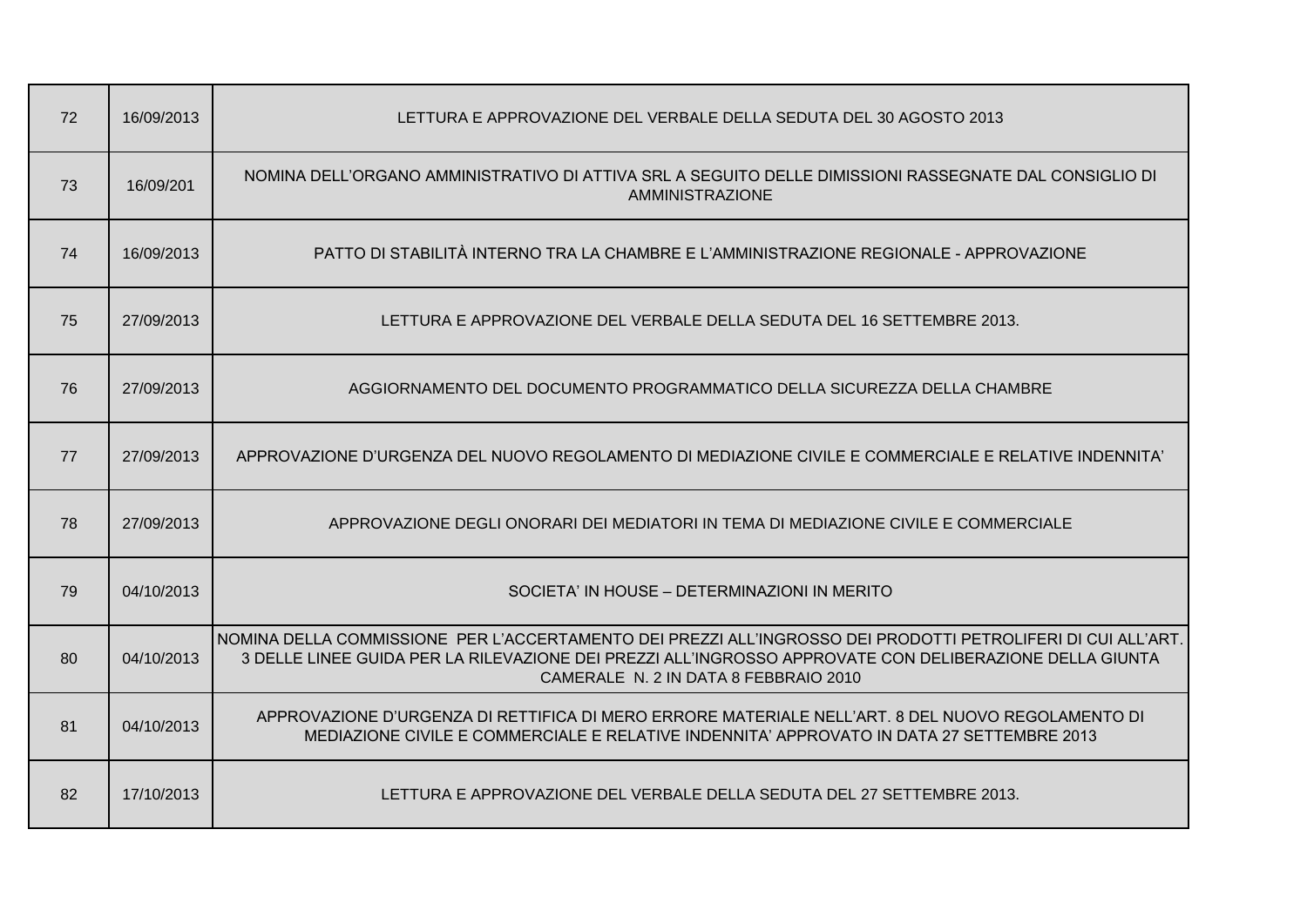| 83 | 17/10/2013 | LETTURA E APPROVAZIONE DEL VERBALE DELLA SEDUTA DEL 4 OTTOBRE 2013                                                                                                                             |
|----|------------|------------------------------------------------------------------------------------------------------------------------------------------------------------------------------------------------|
| 84 | 17/10/2013 | Valutazione dei Dirigenti della chambre                                                                                                                                                        |
| 85 | 17/10/2013 | Valutazione dei Dirigenti e del Segretario generale della chambre                                                                                                                              |
| 86 | 17/10/2013 | ISTANZA DI ANNULLAMENTO IN AUTOTUTELA DI DELIBERAZIONE DELLA GIUNTA CAMERALE N. 71 IN DATA 30 AGOSTO 2013 -<br>ATTO MERAMENTE CONFERMATIVO                                                     |
| 87 | 17/10/2013 | CONCESSIONE DI CONTRIBUTO A FAVORE DEL CERVIM PER L'ORGANIZZAZIONE DEL CONVEGNO "I PAESAGGI STORICI<br>DELLA VITICOLTURA DI MONTAGNA: AZIONI ATTIVE DI SALVAGUARDIA E VALORIZZAZIONE"          |
| 88 | 17/10/2013 | DECISIONE IN ORDINE A PROCEDIMENTO DI CUI ALL'ART. 20 DEL DECRETO 21 DICEMBRE 1990 N. 452, CHE DISCIPLINA<br>L'ATTIVITA' DI AGENTE DI AFFARI IN MEDIAZIONE.                                    |
| 89 | 29/10/2013 | APPROVAZIONE ADESIONE ALLA SOCIETA' PER AZIONI IN.VA. S.PA. - DETERMINAZIONI IN MERITO                                                                                                         |
| 90 | 29/10/2013 | APPROVAZIONE DEL PROGETTO «SPORTELLO LEGALITA' – AZIONI E STRUMENTI PER LA TRASPARENZA E LA<br>CONOSCENZA» A VALERE SUL FONDO PEREQUATIVO 2013 - SPORTELLI LEGALITA' NELLE CAMERE DI COMMERCIO |
| 91 | 29/10/2013 | APPROVAZIONE, NUOVO ASSETTO ORGANIZZATIVO, MODIFICHE ALLA PIANTA ORGANICA E INTEGRAZIONE COMPETENZE<br><b>DIRIGENZIALI</b>                                                                     |
| 92 | 29/10/2013 | APPROVAZIONE CONTRATTO INDIVIDUALE DI LAVORO DEL SEGRETARIO GENERALE                                                                                                                           |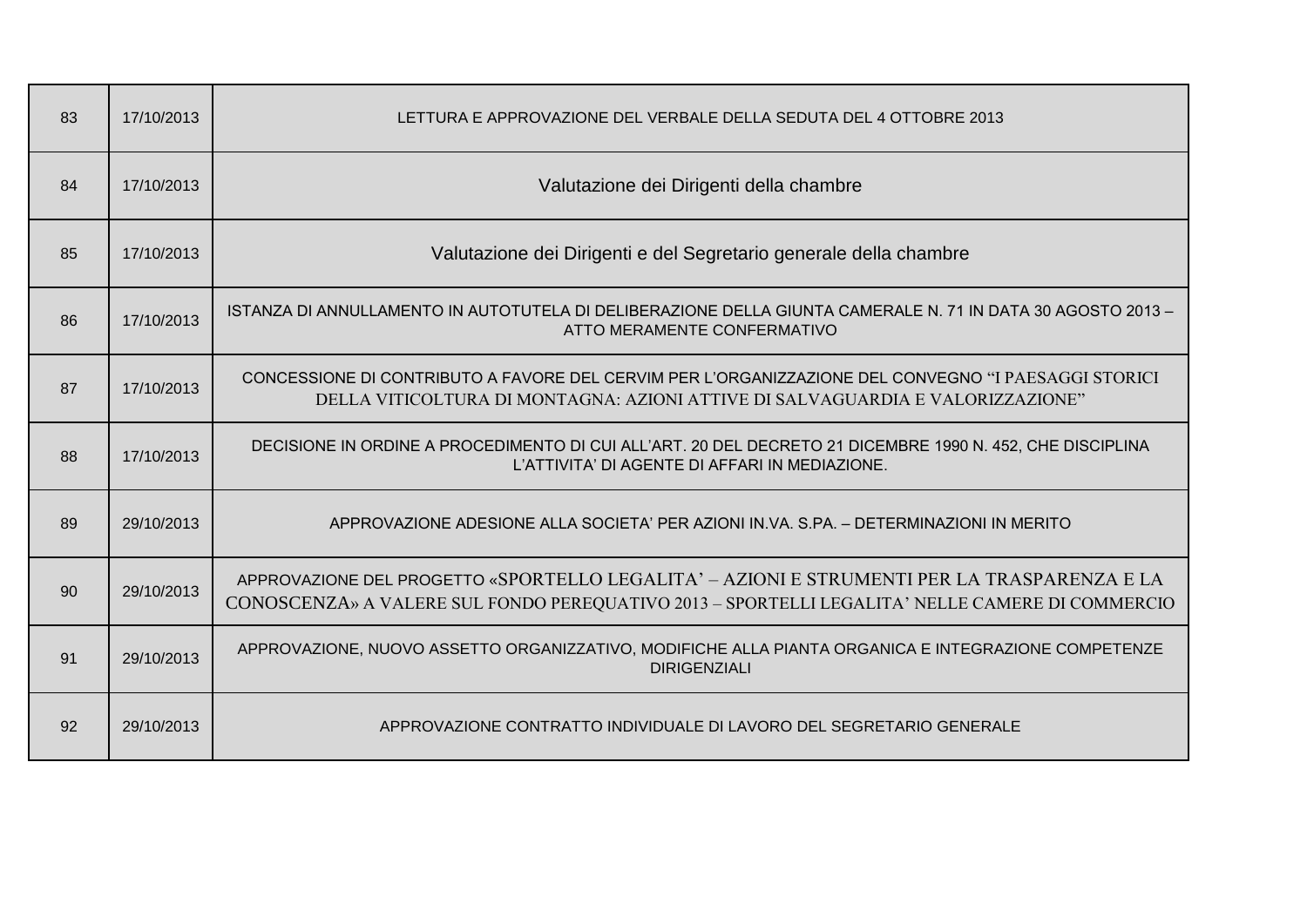| 93  | 29/10/2013 | APPROVAZIONE DEL PROGETTO «PROMOZIONE DELL'EFFICIENZA ENERGETICA NEL SISTEMA IMPRENDITORIALE ALPINO: IL<br>CORRETTO EFFICIENTAMENTO ENERGETICO COME VANTAGGIO COMPETITIVO DELL'IMPRESA» A VALERE SULL'INIZIATIVA DI<br>SISTEMA DEL FONDO PEREQUATIVO 2012 PREVISTA NELL'ACCORDO DI PROGRAMMA MISE UNIONCAMERE                                           |
|-----|------------|---------------------------------------------------------------------------------------------------------------------------------------------------------------------------------------------------------------------------------------------------------------------------------------------------------------------------------------------------------|
| 94  | 29/10/2013 | APPROVAZIONE DEL PROGETTO«VALORIZZAZIONE DEL PATRIMONIO AGROALIMENTARE VALDOSTANO E PROMOZIONE DEI<br>FORMAGGI DI MONTAGNA » A VALERE SUL FONDO PEREQUATIVO 2013 DIETA MEDITERRANEA ED EXPO 2015                                                                                                                                                        |
| 95  | 15/11/2013 | LETTURA E APPROVAZIONE DEL VERBALE DELLA SEDUTA DEL 17 OTTOBRE 2013.                                                                                                                                                                                                                                                                                    |
| 96  | 15/11/2013 | Approvazione_verbale_29_ottobre_2013                                                                                                                                                                                                                                                                                                                    |
| 97  | 15/11/2013 | RECEPIMENTO DELLA CONTRATTAZIONE COLLETTIVA DECENTRATA PER LA DEFINIZIONE DEI CRITERI PER LA RIPARTIZIONE<br>DEL FONDO UNICO AZIENDALE                                                                                                                                                                                                                  |
| 98  | 15/11/2013 | ADEGUAMENTO DEL FABBISOGNO DELLE RISORSE UMANE DELLA CHAMBRE PER L'ANNO 2013 FINALIZZATO ANCHE<br>ALL'ADOZIONE DEL DOCUMENTO DI PROGRAMMAZIONE TRIENNALE 2014-2016                                                                                                                                                                                      |
| 99  | 13/12/2013 | LETTURA E APPROVAZIONE DEL VERBALE DELLA SEDUTA DEL 15 NOVEMBRE 2013                                                                                                                                                                                                                                                                                    |
| 100 | 13/12/2013 | RATIFICA DELLA DETERMINAZIONE D'URGENZA DEL PRESIDENTE DELLA CHAMBRE N. 5 IN DATA 21 NOVEMBRE 2013 AVENTE<br>AD OGGETTO "CONCESSIONE DI PATROCINIO GRATUITO MEDIANTE UTILIZZO DELL'EMBLEMA CAMERALE PER IL CONVEGNO<br>"LEGGERE IL MONDO NON PROFIT ATTRAVERSO I DATI DEL CENSIMENTO" ORGANIZZATO DALLA FONDAZIONE COMUNITARIA<br>DELLA VALLE D'AOSTA". |
| 101 | 13/12/2013 | DETERMINAZIONI IN MERITO ALLO SCIOGLIMENTO, MESSA IN LIQUIDAZIONE DELLA SOCIETA' IN HOUSE ATTIVA SRL.                                                                                                                                                                                                                                                   |
| 102 | 13/12/2013 | APPROVAZIONE DELLA PROPOSTA DI PROGRAMMA PLURIENNALE 2013/2018 DA PRESENTARE AL CONSIGLIO CAMERALE.                                                                                                                                                                                                                                                     |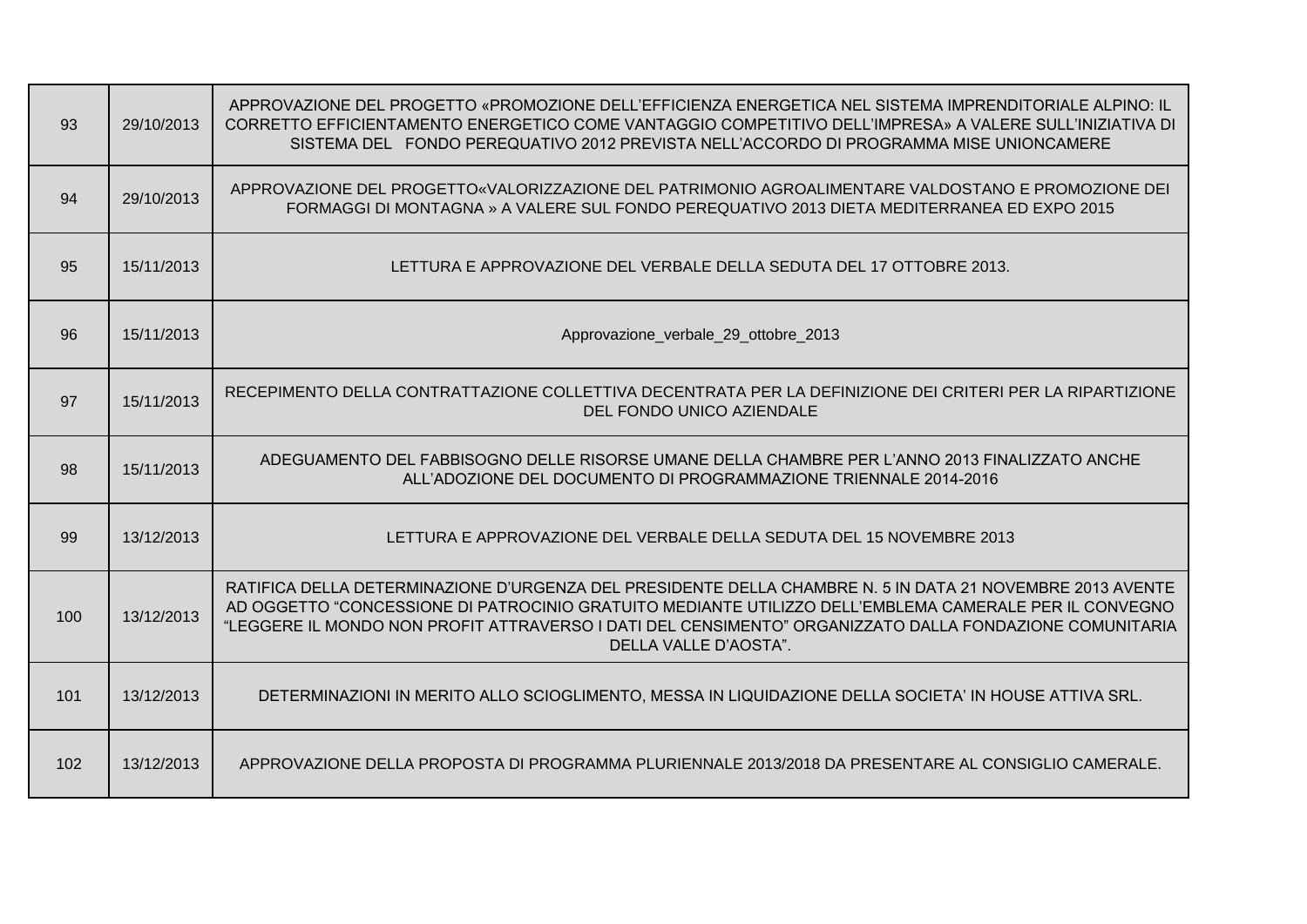| 103 | 13/12/2013 | APPROVAZIONE DELLA PROPOSTA DI RELAZIONE PREVISIONALE E PROGRAMMATICA 2014 E APPROVAZIONE DEL<br>BILANCIO PREVENTIVO 2014 DA PRESENTARE AL CONSIGLIO CAMERALE                                                                                                                                       |
|-----|------------|-----------------------------------------------------------------------------------------------------------------------------------------------------------------------------------------------------------------------------------------------------------------------------------------------------|
| 104 | 13/12/2013 | APPROVAZIONE DEL PAGAMENTO DI SANZIONI, INTERESSI E SPESE DI NOTIFICA A FAVORE DELL'AGENZIA DELLE ENTRATE E<br>DI EQUITALIA NORD SPA PER IL TARDIVO VERSAMENTO DELLA TASSA SULLE CONCESSIONI GOVERNATIVE.                                                                                           |
| 105 | 20/12/2013 | LETTURA E APPROVAZIONE DEL VERBALE DELLA SEDUTA DEL 13 DICEMBRE 2013                                                                                                                                                                                                                                |
| 106 | 20/12/2013 | Approvazione del PROGRAMMA PLURIENNALE DI FABBISOGNO DI PERSONALE per il trieNNIO 2014-2016                                                                                                                                                                                                         |
| 107 | 20/12/2013 | Approvazione del budget direzionale relativo al Bilancio Preventivo della Chambre per l'anno 2014 e aggiornamento del budget direzionale<br>2013.                                                                                                                                                   |
| 108 | 23/12/2013 | NOMINA LIQUIDATORE E DETERMINAZIONE DEI CRITERI DI LIQUIDAZIONE DELLA SOCIETA' IN HOUSE ATTIVA SRL.                                                                                                                                                                                                 |
| 109 | 23/12/2013 | ASSUNZIONE A TEMPO INDETERMINATO IN QUALITA' DI FUNZIONARIO (CAT. D) DELLA SIG.RA JOSETTE GRIMOD, 1^<br>CLASSIFICATA, E DELLA SIG.RA NATALIA TRENTIN, 4^ CLASSIFICATA AL CONCORSO APPROVATO CON DETERMINAZIONE N. 8<br>IN DATA 8 FEBBRAIO 2012, NELL'AMBITO DI STRUTTURE DIRIGENZIALI DELLA CHAMBRE |
| 110 | 23/12/2013 | ASSUNZIONE IN SERVIZIO DI UNA UNITA' DI PERSONALE A TEMPO DETERMINATO (CAT. D - ISTRUTTORE TECNICO) PER<br>REALIZZAZIONE DI INTERVENTO SPECIFICO - PROGETTO "REALIZZAZIONE DI APPROFONDIMENTI SU SPECIFICHE TEMATICHE<br>RELATIVE ALL'ECONOMIA DELLA VALLE D'AOSTA".                                |
| 111 | 23/12/2013 | ASSUNZIONE IN SERVIZIO DI UNA UNITA' DI PERSONALE A TEMPO DETERMINATO (CAT. C, POS. C2 - RAGIONIERE) PER<br>REALIZZAZIONE DI INTERVENTO SPECIFICO                                                                                                                                                   |
| 112 | 23/12/2013 | AFFIDAMENTO AD ATTIVA SRL DI ATTIVITÀ PREVISTE NEL BILANCIO PREVENTIVO DELLA CHAMBRE PER IL 2014 E<br>STANZIAMENTI A FAVORE DELLA SOCIETA'                                                                                                                                                          |
| 113 | 23/12/2013 | INDENNITA' DI MEDIAZIONE E ONORARI DEI MEDIATORI IN TEMA DI MEDIAZIONE CIVILE E COMMERCIALE: DETERMINAZIONI IN<br><b>MERITO</b>                                                                                                                                                                     |